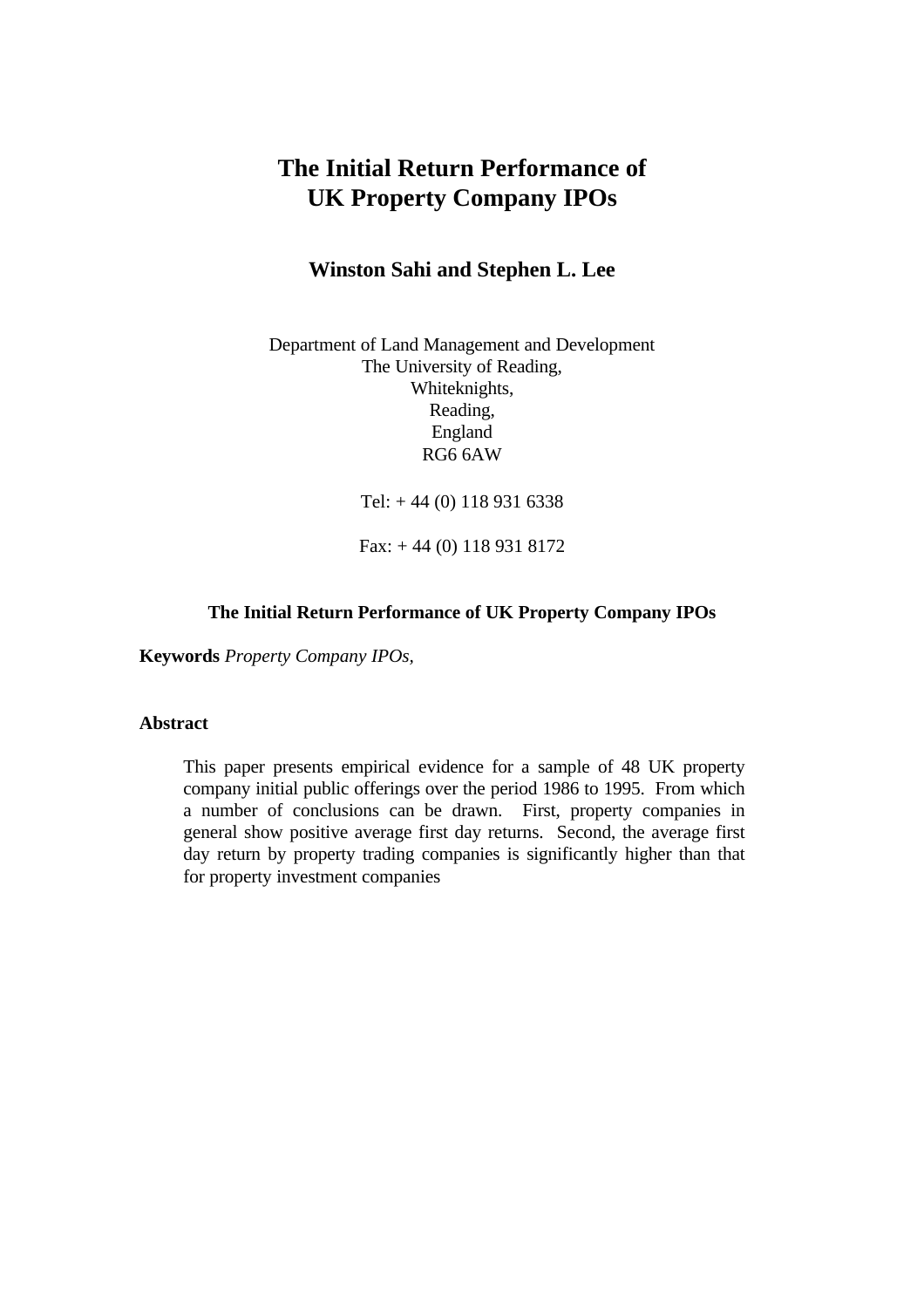#### **Introduction**

Shares of companies going public for the first time are typically at a price below that achieved on their first day of trading, giving subscribing investors large positive returns (for international evidence of this phenomenon see Ibbotson and Ritter, 1995; Loughran, Ritter and Rydqvist, 1994). Therefore, either the offering price is set too low or the investors systematically overvalue IPOs on the first trading day. Since the results of studies indicate few if any departures from efficiency in the aftermarket (Ibbotson, 1975) positive initial returns can be attributed to a downward bias in the offering price, that is, IPOs are underpriced. No complete explanation of the underpricing phenomenon exists, though various theories based on different rationales shed light on the factors that may be influential. First information asymmetry (Baron, 1982; Rock, 1986), second signalling (Allen and Faulhaber, 1989; Grinblatt and Hwang, 1989; Welch, 1989; Benveniste and Spindt, 1989), third legal liability and litigation risk (Tinic, 1988; Hughes and Thakor, 1992) and finally information cascade effects (Welch, 1992).

In Baron's information asymmetry theory, it is argued that underwriters are better informed about the appropriate price for IPO shares than the issuers, because they possess greater information about investor demand for the securities. In addition underwriters have an incentive to recommend an offering price below the true market value to reduce the marketing effort and to avoid unsold shares. Thus the theory predicts larger average underpricing for IPOs that are subject to greater uncertainty about their market-clearing prices. In contrast, Rock suggests that the information asymmetry is between informed investors and uninformed investors. In particular where rationing occurs, informed investors crowd out uninformed investors leaving uninformed investors receiving allocations that are biased towards less profitable issues. Therefore in order to compensate the uninformed investors for their adverse selection and to induce them to participate in future initial offerings, the company underprice the issue. A cross-sectional implication of Rock's theory which is developed in Beatty and Ritter (1986) is that the greater the uncertainty about the value of the firm on the part of the investor, the greater the underpricing needed to attract uninformed investors. The signalling theories in comparison propose that companies signal their quality by underpricing, intending to make up for the loss by selling subsequent issues on more favourable terms. Litigation risk theories argue underpricing serves as a form of insurance against legal liability and the associated damages to the reputation of investment bankers. In contrast Welch argues that the pricing decisions of issuers reflect information cascades, where later investors rely completely on the purchasing conditions of earlier investors and ignore their own information. Finally, Ruud (1993) argues that whereas all the above assume deliberate underpricing what is actually happening is that the underwriters often buy the IPO shares to prevent their prices falling below the offer price in the first few days post issue. Thus the positively skewed distribution of initial returns is the result of a suppressed left tail.

The majority of such studies are based on industrial companies with established operating assets. Contrary to such findings of positive average initial returns, empirical evidence on certain non-operating asset holding businesses have shown insignificant or negative initial returns. For example, the initial performance of closed-end funds show negative or insignificant initial returns (Weiss, 1989 and Peavy, 1990, in the US; Levis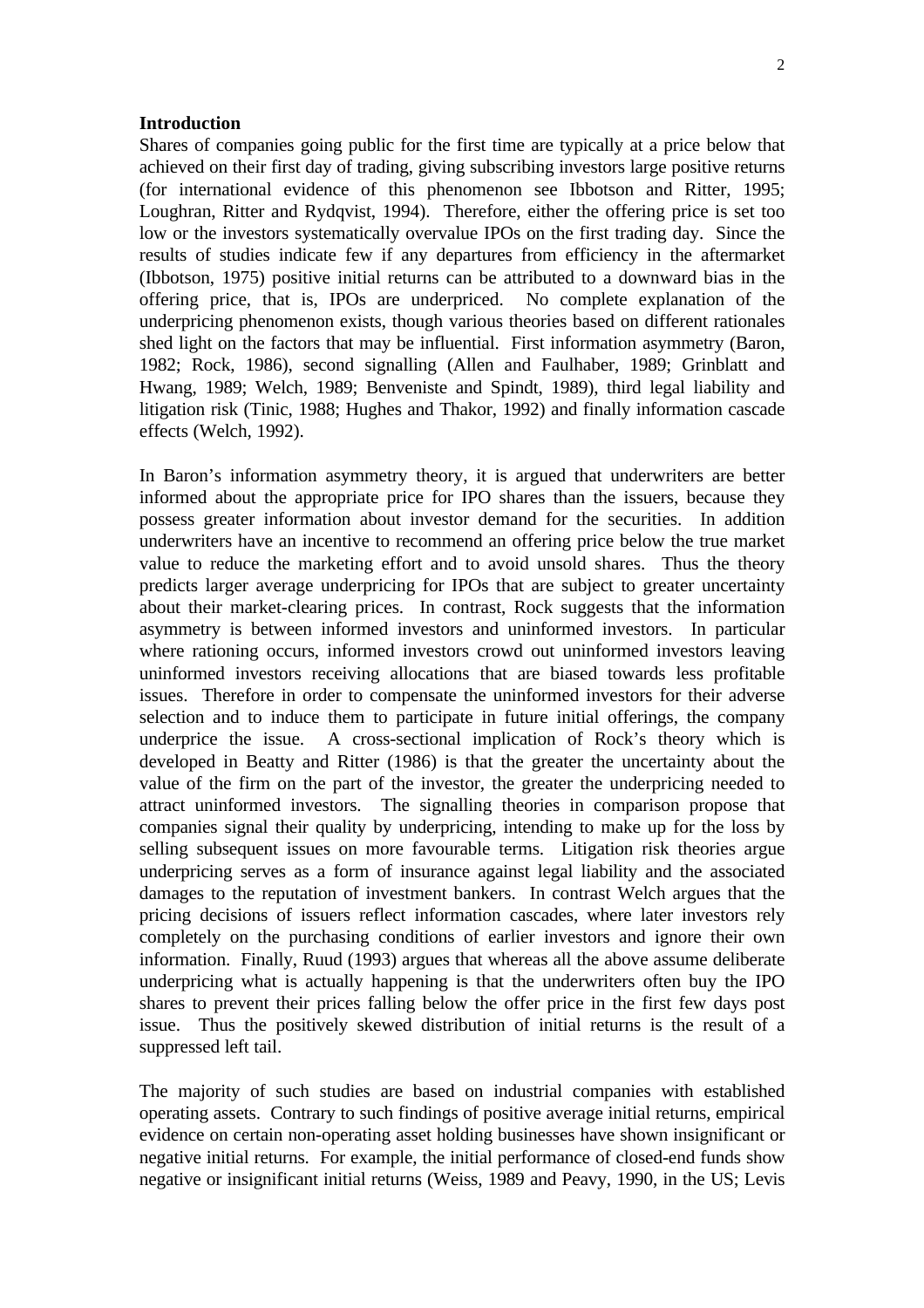and Thomas, 1995, in the UK). Similarly Real Estate Investment Trusts (REITs), the closest equivalent to UK property companies, show insignificant or negative returns (Wang, Chan and Gau, 1992; Below, Zaman and McIntosh, 1995).

In the UK there is no difference in the Stock Exchange's treatment of IPOs of property companies from that of any other companies, apart from the requirement that property companies must also include a valuation certificate of their property portfolio. However UK property companies are made up of property investment companies (PICs), which hold similar commercial property portfolio to REITs, and property trading companies (PTCs) which are more like industrial companies (Barkham, 1997). As a consequence there is greater value uncertainty for the latter than the former, for whereas the rent received by PICs is seen by the market as quality income, trading profits of property trading are regarded as volatile and harder to determine. This difference in their perception is evidenced by the use of different share valuation bases: net asset value (NAV) for PICs and Price Earnings Ratios (PER) for PTCs. This implies that PICs are likely to have similar initial returns to that of REITs and closedend funds and that PTCs are likely to perform more in line with previous studies of industrial companies and show significant underpricing. The different natures of property companies, their differing share valuations and the complexity of their accounts make the assessing of the true market value of a property company's shares difficult and uncertain. However of the two types, the estimation of the 'true' price of PTCs is likely to be more difficult than that of PICs. As a consequence PTCs are more likely to be underpriced than PICs.

Even so the only study of UK property company IPOs, in marked contrast to REIT IPOs, have shown significantly positive average initial returns (Gerlich, Levis and Venmore-Rowland, 1995). The authors of the study conclude that given the similarity of the assets that REITs and property companies hold, the underlying assets are not the cause of the REIT overpricing. Clearly the strength of Gerlich, Levis and Venmore-Rowland (1995) argument lies in the assumption of the similarity between REITs and UK property companies. Given the two distinct types of UK property companies, this study argues that the more accurate comparisons are between REITs and PICs IPOs, and between industrial companies and PTCs. Consequently this study extends previous work on REITS in the US and property companies in the UK, by examining whether there is a significant difference in the first day returns of PICs and PTCs.

#### **Non-industrial IPOs**

The majority of studies on IPOs are based on industrial companies with established operating assets. In particular Ibbotson et al (1988) explicitly excluded closed-end funds and REITs from their sample of 8668 IPOs for the period 1960-87, and find an initial average return of 16.37 per cent. Contrary to such findings of positive average initial returns, empirical evidence on certain non-operating asset holding businesses have shown insignificant or negative initial returns that set these latter businesses as a case apart.

For example, closed-end funds, called investment trusts in the UK, are companies that manage a portfolio of shares or other securities with their prices determined in the Stock Exchange. In addition investment trusts can raise long term debt capital and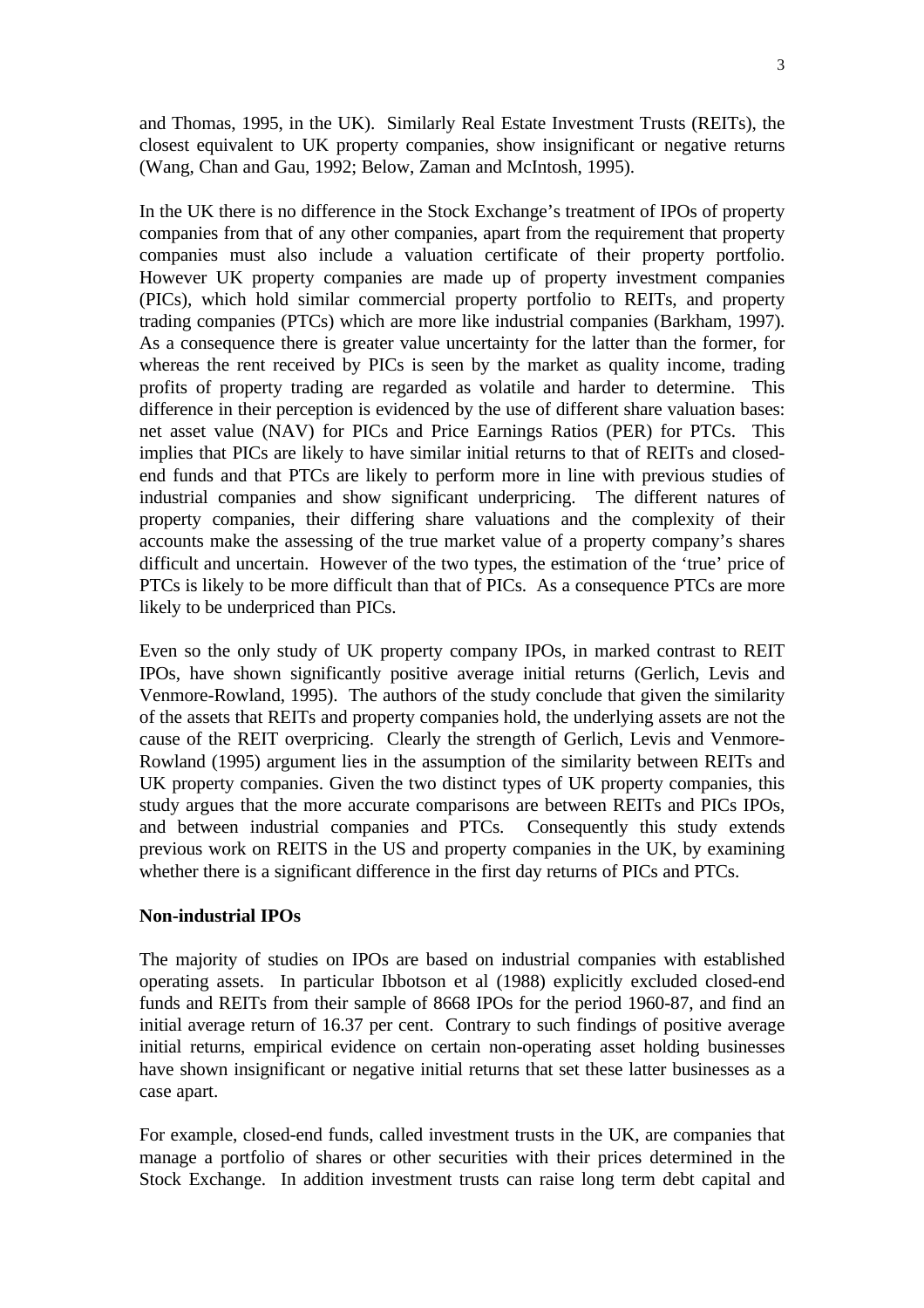become highly geared. Thus their share price is relatively volatile and can deviate substantially from the value of the underlying assets. In studies of IPOs by such companies insignificant initial returns rather than significantly positive returns are the norm. For example, in the US, Weiss (1989) in a study of 64 closed end funds IPOs over the period 1985-7 and Peavy (1990) in a study of 41 closed end funds over the period 1986-7 both reported insignificant initial returns. While in the UK, Levis and Thomas (1995) in a comprehensive study of 105 investment trusts over the period 1984-92 reported an average initial return of 1.91 per cent. However, initial returns varied considerably across the different types of trust in their sample. For example, Far Eastern trusts reported positive initial returns whereas UK ordinary, European and International trusts all reported insignificant initial returns.

Closed end funds are not the only type of IPO associated with insignificant or negative initial returns. Michaely and Shaw (1994) reported that Master Limited Partnerships (MLPs) which invests in oil, gas and real estate have significantly lower initial returns than other IPOs for a study carried out over the period 1984-88. Similarly Real Estate Investment Trusts (REITs) the nearest equivalent to UK property companies (Canon and Vogt, 1995), have shown negative average initial returns. Specifically, Wang, Chan and Gau (1992) in a study of 87 REITs IPOs over the period 1971-88 reported a significant negative average initial return of -2.82 per cent. Below, Zaman and McIntosh (1995) in a study of 58 REITs over the period 1972-89 similarly reported minor negative average initial returns. Peavy (1990) and Ibbotson, Sindelar and Ritter (1988) argue that the insignificant initial returns on closed end funds is supportive of the information asymmetry hypothesis because there is little uncertainty about the underlying value of the funds' assets. Below, Zaman and McIntosh (1995) try to apply the same argument to REITs by unrealistically assuming that the funds raised in the issue, less the costs, are invested in property at the fair market price. Wang, Chan and Gau (1992) argue that Peavy and Ibbotson et al's argument cannot explain the initial returns on REIT IPOs. Because, in contrast to closed-end funds, REITs invest in infrequently traded real estate assets and there is considerable uncertainty about such values, especially when compared to a closed-end investing in shares with observable market values. In particular occasionally, REITs do not specify the assets they will be acquiring with the IPO funds. Thus investors are unable to value the as-yet unidentified real estate assets. Even in cases where the REIT's prospective investments are fully, or partially specified, at the time of the IPO the underlying assets have an uncertain market value. Given this valuation uncertainty, there is little reason to believe that REIT's IPO pricing behaviour should be completely similar to that of closed-end funds.

Nonetheless given that REITs hold a commercial property portfolio, studying UK property IPOs would reveal whether the insignificant average initial return was due to institutional reasons or caused by the underlying assets. Gerlich, Levis and Venmore-Rowland (1995) in a study of 51 property company IPOs over the 1981-94 period reported an average initial return of 11.11 per cent. This was lower than Levis's (1993) 14.1 per cent for all IPOs in the UK, but substantially higher than REIT IPOs. Thus concluding that the underlying assets were not the cause of REIT overpricing, supportive of Wang, et al's (1992) criticism of Peavy's and Ibbotson et al's argument. As such no existing IPO theory can explain the significant negative average initial return on REITs.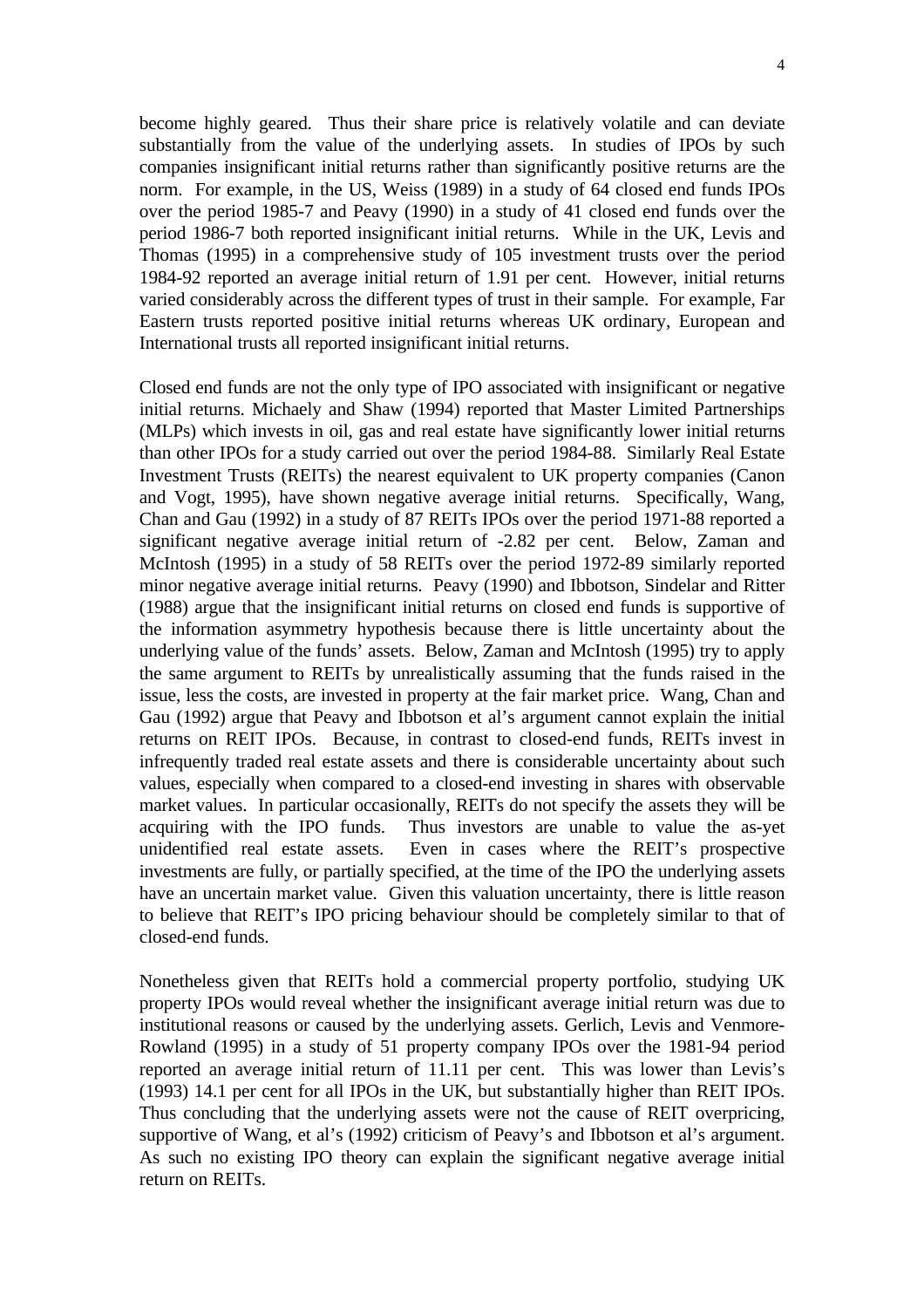### **UK Property Companies**

Property companies seek to maximise their shareholder value through their interest in property by either trading (or dealing) in land and buildings; or by acquiring standing investments and holding them for their long-term income and capital growth potential, see Barkham (1997). In the process of this they may develop, refurbish or redevelop properties. As such, these property companies can be categorised as either property trading companies PTCs or property investment companies PICs, even though often a company will be involved in both investment and trading. Also, a company's main activity can change as it grows: PTCs often, in time, become PICs as they begin to retain their completed developments as investments. The distinction is important as it may determine the method of their share valuation and their performance when first issuing shares.

PICs usually have substantial portfolios of commercial property investments along with varying amounts of commercial developments in progress. These companies have high levels of asset backing. As such they are valued by the market, less on their earnings and dividends, than according to their underlying estimated current fully diluted net asset value or NAV. If quoted, their share prices are determined by supply and demand on the stock market. In addition property companies normally trade at a discount to their NAV, where a discount to NAV is defined as the companies NAV less its market capitalisation expressed as a percentage of NAV, Adams and Venmore-Rowland (1989). A positive value for the discount reflects a market capitalisation that is below the NAV, that is when the share price is below the NAV per share. The discount or premium to NAV varies widely from one company to another and the average discount or premium for the property sector also varies over time. A number of factors have been suggested to explain the discount to NAV including: uncertainty as to true market NAV, the unrealised capital gains liability on disposal of the company's assets and the increased risk in holding property indirectly as a result of high gearing, Adams and Venmore-Rowland (1989).

The first factor, that of uncertainty as to true market value, is of particular importance when sponsors are trying to estimate a new company's share price. There are three particular aspects of property company accounting that cast doubt on the reliability of the NAV figure as stated in the prospectus. First as an exception to the general rule of fixed assets being held in the accounts at historic cost less accumulated depreciation, investment properties - under the Statement of Standard Accounting Practice 19 (SSAP 19) properties are held at their open market value. Due to the investment characteristics of property, specifically the infrequency of transactions, the heterogeneity, and the non-existence of a central market place, resort has to be made to the use of valuation in determining the market price. Various studies have been undertaken to determine whether property valuations are proxies for market prices. Matysiak and Wang's (1995) study of 317 sale/valuations over the 1973-91 period, reported that the probability of the selling price being within plus or minus 10 and 20 per cent of the valuation, was only 30 per cent and 70 per cent respectively. Similarly, IPD/Drivers Jonas (1994) in a study of 7000 transactions over the period 1982-93 reported that the probability of the valuation being within plus or minus 10 and 20 per cent of the sale price was 42.1 per cent 65.8 per cent. Second, under SSAP 19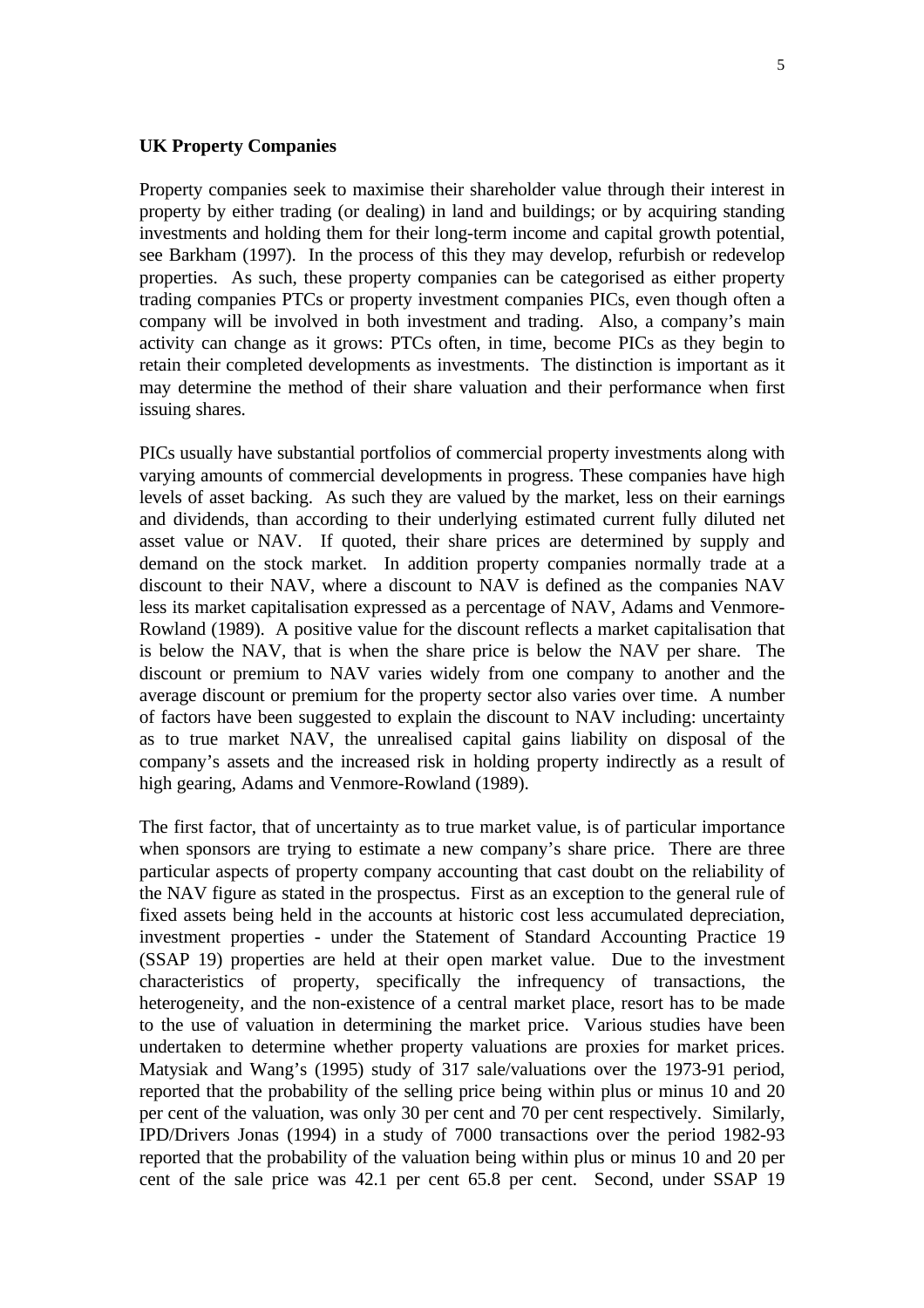investment properties have to be valued annually by persons holding a recognised professional qualification who have experience in the location and category of the properties concerned, as well as, at least every five years by an external valuer. Therefore, an internal valuer - one working for the company, even a director, can carry out the annual valuation, other than the five yearly one. Such valuers are likely to inflate or deflate the property values in the company's favour and this is often what appears to happen in practice (Barkham and Purdy, 1992). Even external valuers appear on occasion to be so influenced by the instructing company. Finally Barkham and Purdy (1992) state that property companies select accounting policies that appear to be inappropriate and which fail to reflect economic reality. This is further compounded by the fact that such companies often do not state which accounting policy is being adopted. Though legitimate, the resulting necessary adaptations are often used as an excuse to manipulate accounts, Barkham and Purdy (1992). Thus misleading investors and making it hard for them to fully assess the level of risk associated with an investment in the property company's shares.

In contrast, PTCs have lower levels of asset backing and their shares tend to stand at a premium to NAV. These companies are profit generators and their valuation is based on profits rather than assets. Whereas PICs have regular quality rental income with good growth prospects (including the benefits of reversions) and little need for retained profits, the sales revenues of PTCs are far more unpredictable and volatile. Therefore, PTCs shares are likely to be riskier than those of PICs (though this may be offset by higher expected returns). Consequently the share price of PTCs is derived in the same way as any other trading company by applying PER to the company's forecast earnings per share. The size of the PER depending on the market's expectation for that companies after-tax profits growth. Eventually property trading companies reach a stage in their growth where they tend to use their highly rated shares to acquire assets, thereby creating higher levels of asset backing. The market will then start to treat the company as PICs and value it with respect to its underlying NAV.

The different natures of property companies, their differing share valuations and the complexity of their accounts make the assessing of the true market value of a property company's shares difficult and uncertain. Nonetheless of the two types the estimation of the 'true' price of PTCs is likely to be more difficult than that of PICs. As a consequence PTCs are more likely to be underpriced than PICs.

In particular this paper sets out to test the following hypotheses:

**Hypothesis one:** the average initial return of PIC's IPOs is insignificantly positive.

**Hypothesis two:** the average initial return of PTC's IPOs is significantly positive and significantly greater than that of property investment company IPOs.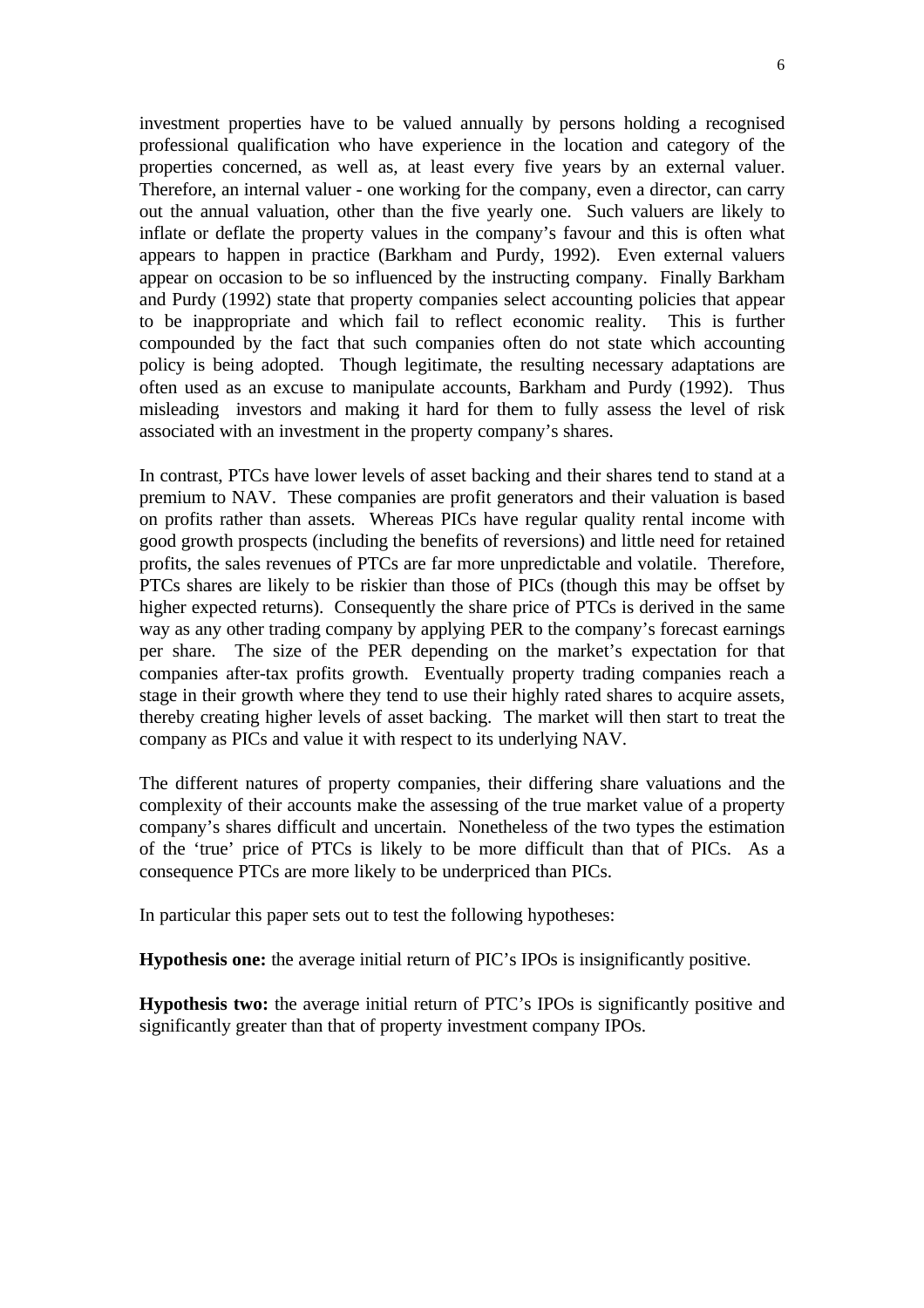#### **Data and Results**

The population under investigation covers all IPOs of UK commercial property company shares, as reported in Estate Gazette and S. G. Warburgs property reviews over the period from January 1986 to December 1995. Of the 57 companies identified from the above sources the issue prices and issue characteristic were obtained from a variety of source to verify which had been liquidated, which had been taken over and which had changed names. As a result the following seven companies were excluded as they were either not strictly coming to the market for the first time or were not commercial property companies:

- a. Four reverse take-overs of quoted shell companies namely St. Mowden (reversed into Redmann Heenan International), Zurick (into Ecobric ), Prior ( into Knobs & Knockers ) and TBI ( into Markheath).
- b. Two relistings of suspended property companies, Merlin International in May 1987 and Bourne End in 1989, which itself was originally a reverse take-over.
- c. One company whose property arm was secondary to its stated objective, in terms of revenue and stated purpose, of contracting and housebuilding, namely, the Try Group.

A further two companies were eliminated as they were both introductions<sup>1</sup>. The final sample made up of 48 property companies with offering dates spanning 1986-95.

The post issue share prices for the first trading day were obtained from *Datastream*. For those companies not covered by *Datastream*, the first day trade price was obtained from the new issue section of the *Financial Times* for pre-1992 issues and the *Times* post-1992. The first day's price is taken to be the middle market closing transaction price on the first day of public trading. 'Raw' data was used, unadjusted for subsequent bonus or rights issue or market factors. Due to the short interval involved raw returns calculated over a single day are considered justifiable.

For each initial public offering, two measures of initial performance were calculated:

(1) The first day unadjusted return for companies *i*, denoted by Ri , is defined as the continuously compounded return which when applied to the offer price (OP) at the beginning of the first trading day would accumulate to P by the close of the same day and is given by:

$$
R_i = Ln (P_i/OP_i)
$$

-

(2) The first day adjusted return for issue *i*,  $(AR_i)$ , is defined as the first day unadjusted return less the equivalent change in the property sector price index  $(R_s)$ .

 $<sup>1</sup>$  If the company simply wishes to obtain a quotation for its existing shares rather than linking the admission to</sup> the market with the issue of new shares to the market as a whole , it can enter the market via an introduction. Provided the shares already in issue are of an amount and so widely held that their marketing when quoted can be assumed. Consequently introductions do not involve the raising of new capital for the company compared with offers for sale or placings.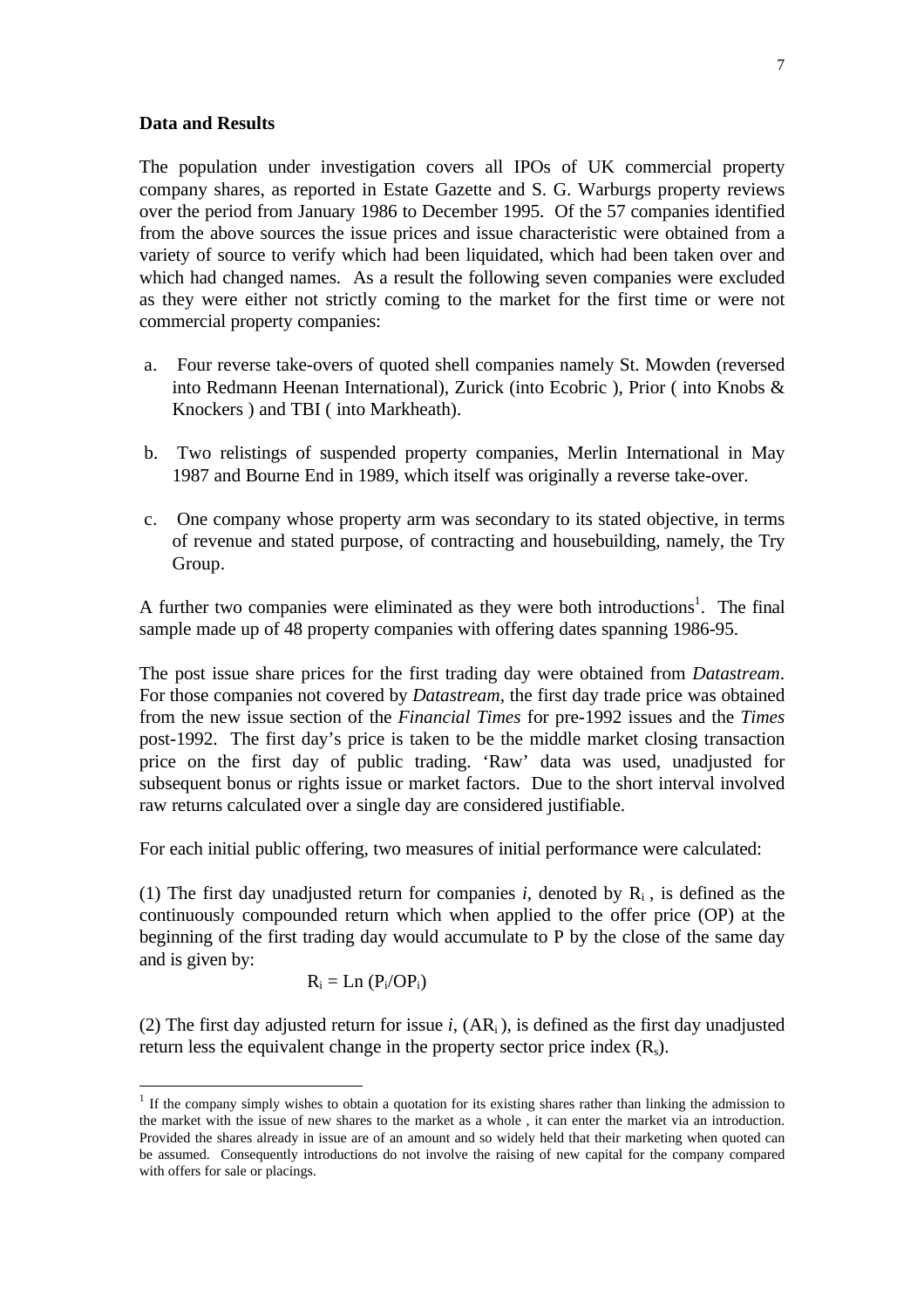The property sector price index obtained from *Datastream*.

Generally, these returns are calculated as the equal-weighted arithmetic average of initial return. However, various authors calculate market-adjusted returns using different benchmarks. For instance Ibbotson (1975) uses the return from the issue date to the calendar month-end rather than the first trading day as well as using riskadjusted returns. However the changes in the market-adjusted returns over so short an interval irrespective of the benchmark used does not materially effect the general conclusion.

## **Results**

Of the total 48 companies, 26 (54 per cent) were PICs and 22 (46 per cent) were PTCs. However, whereas PIC IPOs are more evenly spread over the whole issue period, nearly all (95.6 per cent) of the PTCs IPOs occur in the 1986-9 issue period. This fact, needs to be accounted for when making comparisons between the two types of property company IPO initial returns (for the purposes of Hypothesis two) for the following reason. In other words PTCs came to the market when the property market and property sector in general were booming, which might exaggerate their average initial returns, thereby increasing the difference in average initial returns in comparison to PICs. However, it would seem reasonable to argue that the high initial returns earned by those PICs who came to the market in the boom would be offset by the lower initial returns on those that came in the recession of the early 1990s, leaving the average unaffected. That is account has to be taken of market timing. It is for this reason that the first day sector-adjusted returns are calculated. *Initial returns*

Table 1 reports average first day unadjusted returns for the entire population (excluding the two issues that were introductions) and for PICs and PTCs separately. The total average first day return is 7.8 per cent. This is almost half that of the average initial return on all UK industrial IPOs of 14.3 per cent (Levis, 1993), but higher than the 1.91 per cent average initial return on UK investment trusts (Levis and Thomas, 1995) and the -2.82 per cent reported on REITs IPOs (Wang, Chan and Gau, 1992). These results accord with the Gerlich, Levis and Venmore-Rowland (1995) who using the percentage change in price over the first day as the initial return measure reported an all property company IPO average of 11.1 per cent.

The data also displays the characteristics of non-normality<sup>2</sup>, in line with the arguments of Rund (1993). Table 1, shows that all first day returns are significantly non-normal at greater than the 1% level of significance, due to both significant positive skewness and kurtosis in the data. In other words not only does the returns data exhibit positive skewness it is even more peaked, i.e. leptokurtic, than the normal distribution. Thus most of the returns are even more tightly clustered around the mean than compared with the normal distribution. This is true even if adjusted returns are used. Whether

<sup>&</sup>lt;sup>2</sup> In order to test for normality we employ the Jarque-Bera test which is asymptotically distributed as Chi-squared with two degrees of freedom, (see Jarque and Bera, 1980 and Bera and Jarque, 1982). The test having proved to be efficient in Monte Carlo experiments for relatively small samples (Bera and Jarque, 1981 and Jarque and Bera, 1987).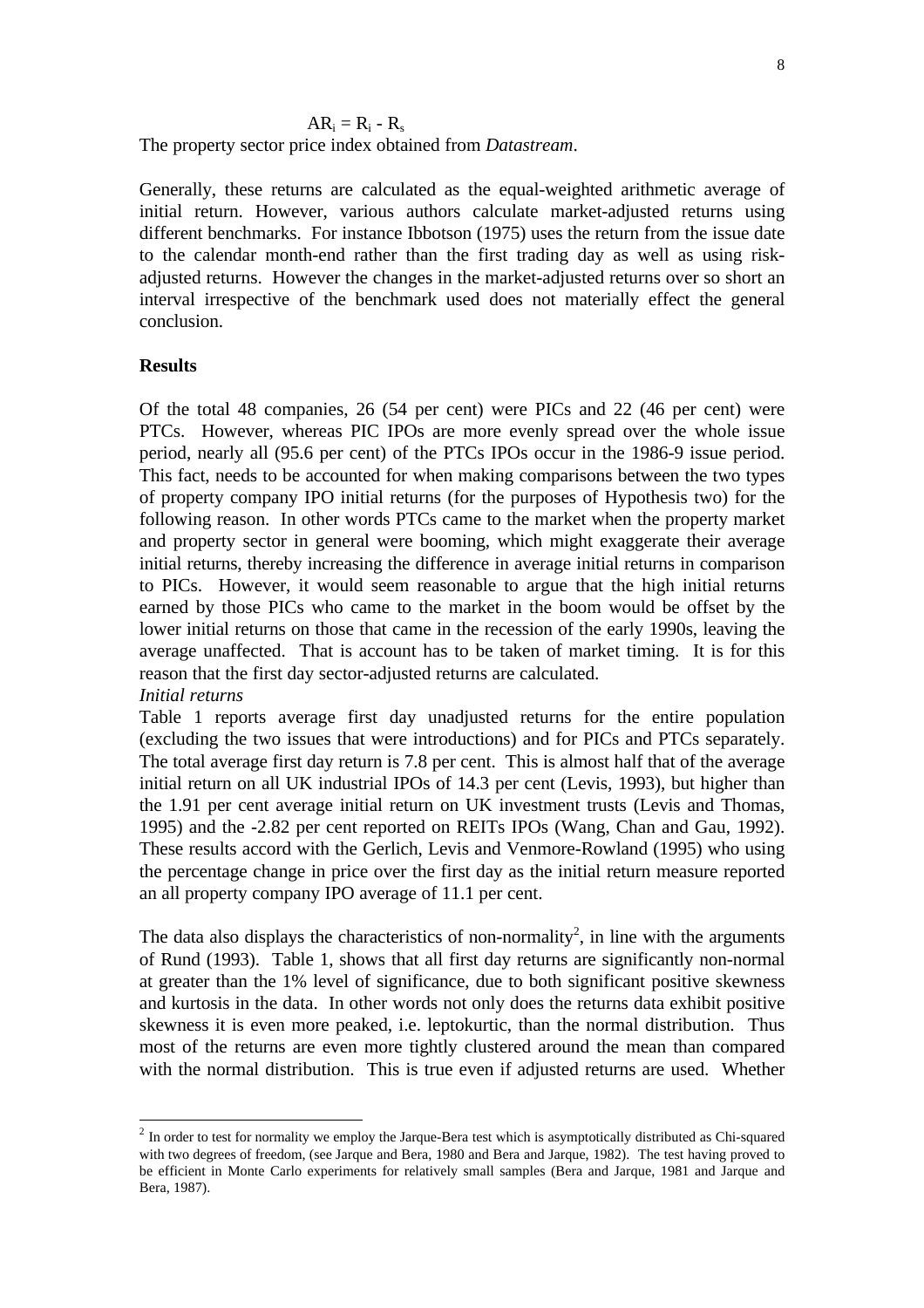this positive skwness is as a consequence of price support by the underwriters is not known.

|                          | All Companies                            |          | Property Investment |          | <b>Property Trading</b> |          |  |  |  |
|--------------------------|------------------------------------------|----------|---------------------|----------|-------------------------|----------|--|--|--|
|                          | <b>First Day Returns</b>                 |          | Companies           |          | Companies               |          |  |  |  |
|                          | Unadjusted                               | Adjusted | Unadjusted Adjusted |          | Unadjusted              | Adjusted |  |  |  |
| Mean                     | 7.79                                     | 8.33     | 4.11                | 5.32     | 12.14                   | 11.90    |  |  |  |
| <b>Std. Deviation</b>    | 16.63                                    | 17.73    | 17.55               | 19.87    | 14.68                   | 14.46    |  |  |  |
| T-statistic <sup>1</sup> | 3.25                                     | 3.26     | 1.19                | 1.3656   | 3.88                    | 3.86     |  |  |  |
| Probability              | 0.0022                                   | 0.0021   | 0.2435              | 0.1842   | 0.0009                  | 0.0009   |  |  |  |
| Percent negative         | 20.83                                    | 20.83    | 30.77               | 26.92    | 9.91                    | 13.64    |  |  |  |
| <b>Skewness</b>          | 1.39                                     | 2.06     | 1.61                | 2.48     | 1.71                    | 1.58     |  |  |  |
| Kurtosis                 | 7.32                                     | 10.24    | 8.90                | 12.12    | 5.91                    | 5.33     |  |  |  |
| Jarque-Bera test         | 52.81                                    | 138.82   | 48.88               | 116.85   | 18.43                   | 14.11    |  |  |  |
| Probability              | 0.000                                    | 0.000    | 0.000               | 0.000    | 0.000                   | 0.001    |  |  |  |
|                          | Difference in Means/Median PICs and PTCs |          |                     |          |                         |          |  |  |  |
|                          |                                          |          | Unadjusted          | Adjusted |                         |          |  |  |  |
|                          | <b>ANOVA</b>                             |          | 2.89                | 1.66181  |                         |          |  |  |  |
|                          | Probability                              |          | 0.09571             | 0.20381  |                         |          |  |  |  |
|                          | Mann-Whitney U-test                      |          | 1.86                | 1.69     |                         |          |  |  |  |
|                          | Probability                              |          | 0.06257             | 0.09173  |                         |          |  |  |  |

| Table 1: Unadjusted and Adjusted First Day Returns |  |  |  |  |  |  |
|----------------------------------------------------|--|--|--|--|--|--|
|----------------------------------------------------|--|--|--|--|--|--|

Note: 1 Test whether the initial returns are significantly different from zero

In addition the unadjusted and adjusted average the first day return, for the whole sample of property companies, is positive and significantly different from zero<sup>3</sup>. Implying that on the first day the property company issues show signs of underpricing. However, there are differences in terms of significance between PICs and PTCs, as suggested above. The average first day return for PICs although positive is *not* significantly different from zero. It is the highly significantly positive average return of PTCs that leads to the general conclusion that overall property company first day returns are significantly positive. In addition only 9.9 per cent of PTCs (two issues) started trading below their offer price as opposed to the 30.8 per cent of the total number of PICs.

Finally initial average (mean and median) returns are significantly higher for PTCs (12.14 and 9.22 per cent) than for PICs (4.11, 4.61 per cent), based on parametric ANOVA and non parametric Mann-Whitney U-tests. This result holds even after adjusting for property sector timing.

l

 $3$  The use of the standard t-test in the presence of non-normality may be suspect but the very high significance levels of the overall data and that for PTCs which are both significant at greater the 1% percent level, suggests the results are likely to be robust to any departures from normality.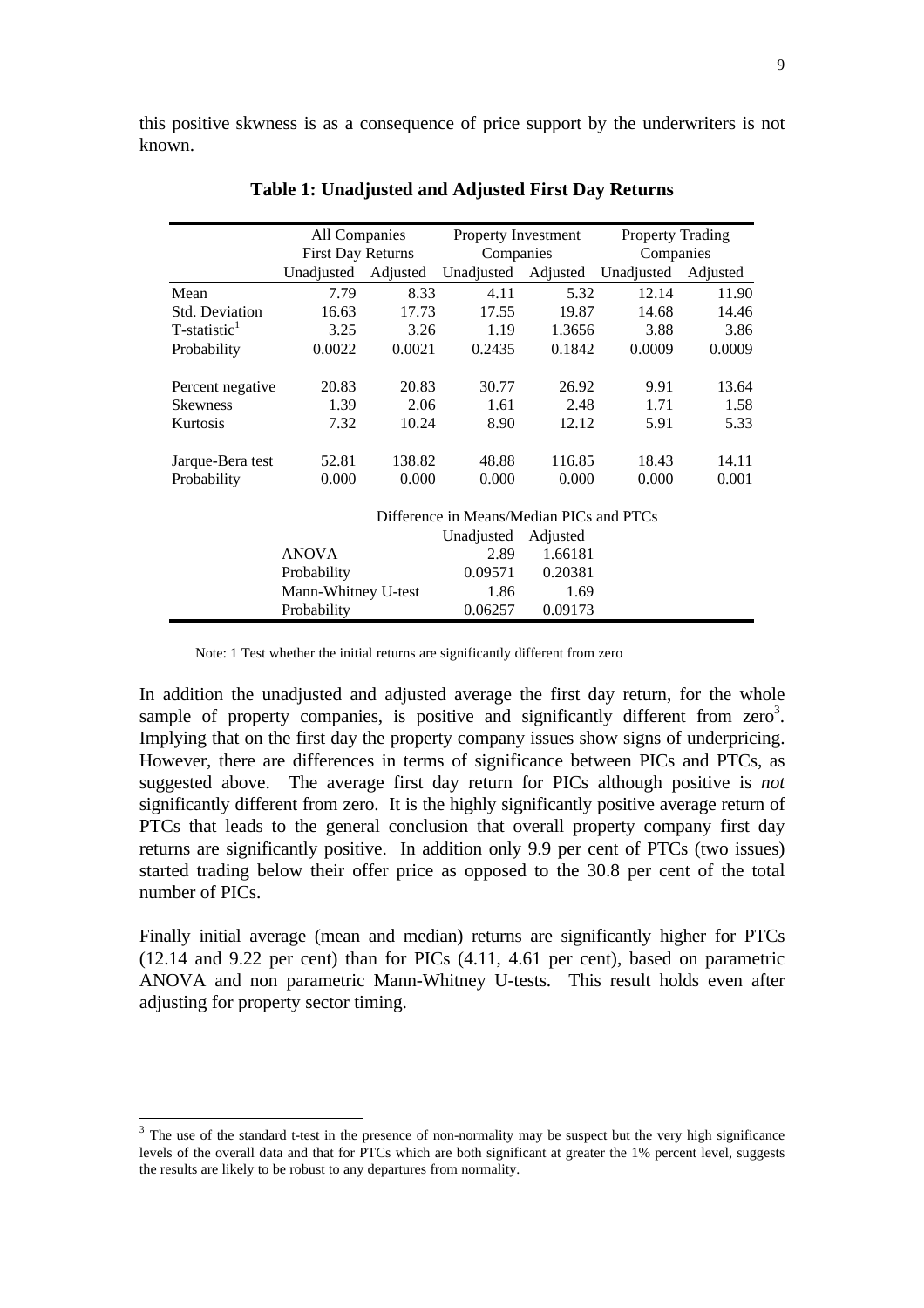## **Conclusions**

This paper presents empirical evidence for 48 UK commercial property company IPOs broken down into PICs and PTCs IPOs. From which a number of conclusions can be drawn. First, PICs show a positive but insignificant average initial return of 4.11 per cent. This is below the average initial return on all UK industrial IPOs of 14.3 per cent but higher than the 1.91 per cent average initial return on UK investment trusts and the -2.82 per cent reported on REITs IPOs. Second, the average initial returns on PTCs were 12.14 per cent, similar to the all UK industrial IPOs but more importantly significantly higher than for PICs IPOs. The result holds true even after adjusting for market timing and sector returns.

All of which suggests that the first day return performance of PICs more like that of investment companies and REITS, showing low but insignificant positive returns. In contrast PTCs first day returns appear more in line with previous studies of industrial companies, displaying significant underpricing. In other words PICs are valued on their underlying asset value, a valuation that is likely to be more precise than the valuation of PTCs that are priced on projected earnings and PER. The results of Gerlich, Levis and Venmore-Rowland (1995) which covers almost the same data and period of analysis as here need to be modified in light of the differences between the valuation of the two types of property company.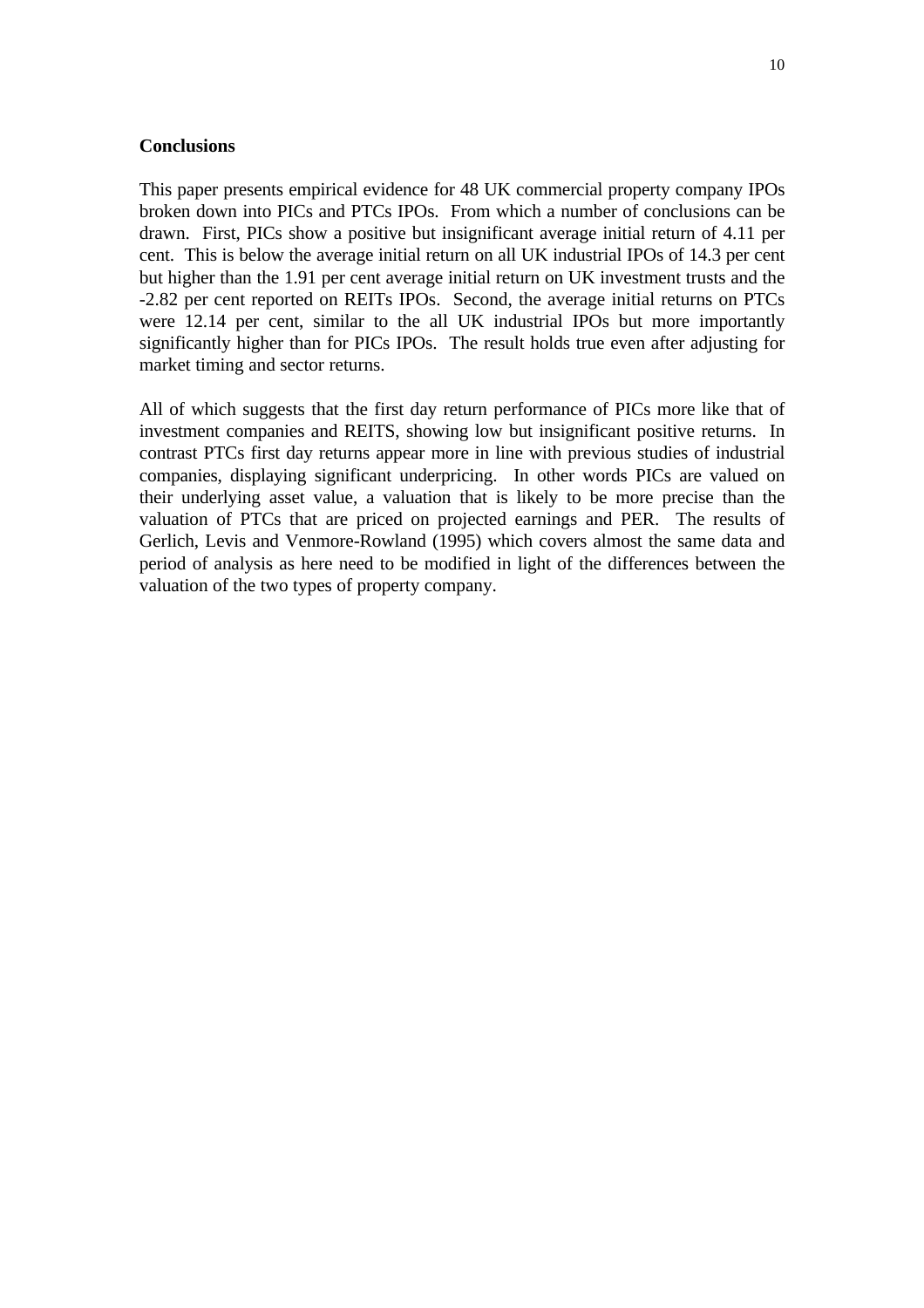#### **References**

Allen, F and Faulhaber, G. R. (1989) "Signalling by underpricing in the IPO market", *Journal of Financial Economics*, Vol. 23, No. 2, pp 303-323.

Barkham, R. J. (1997) "The financial structure and ethos of property companies: An empirical analysis", *Construction Management and Economics*, Vol. 15, pp 441-456.

Barkham, R. J. and Purdy, D. E. (1992) "Property company financial reporting: Potential weaknesses", *Journal of Property Valuation and Investment*, Vol. 11, No. 2, pp 133-144.

Baron, D. P. (1982) "A model of the demand for investment bank advising and distribution services for new issues", *Journal of Finance*, Vol. 37, pp 955-76.

Beatty, R. P. and Ritter, J. R. (1986) "Investment banking, reputation, and the underpricing of initial public offerings." *Journal of Financial Economics*, Vol. 15, pp. 213-32.

Below, S., Zaman, M. A. and Mcintosh, W. (1995) "The pricing of real estate investment trust initial public offerings", *Journal of Real Estate Finance and Economics*, Vol. 11, pp 55-64.

Benveniste, L. M. and Spindt, P. A. (1989) "How investment bankers determine the offer price and allocation of new issues", *Journal of financial Economics*, Vol. 24, No. 2, pp 343-361.

Bera, A.K. and Jarque, C.M. (1981) "Efficient tests for normality, homoscedasticity and serial independence of regression residuals: Monte Carlo evidence", *Economic Letters*, Vol. 7, pp 313-318.

Bera, A.K. and Jarque, C.M. (1982) "Model specification tests", *Journal of Econometrics*, Vol. 20, pp 59-82.

Canon, S.E. and Vogt, S. (1995) 'REITs and their management: An analysis of organisational structure, performance and management compensation', *Journal of Real Estate Research*, Vol. 10, No. 3, pp 297-317.

Investment Property Databank/Drivers Jonas (1994) *The Variations in Valuations – Fourth Report December 1994*, London: Drivers Jonas.

Gerbich, M., Levis, M. and Venmore-Rowland, P. (1995) "Property initial public offerings: regulations, costs and price reactions", *Journal of Property Finance*, Vol. 6, No. 1, pp 38-54.

Grinblatt, M. and Hwang, C. Y. (1989) "Signalling and the pricing of new issues", *Journal of Finance*, Vol. 44, No. 2, June, pp 393-420.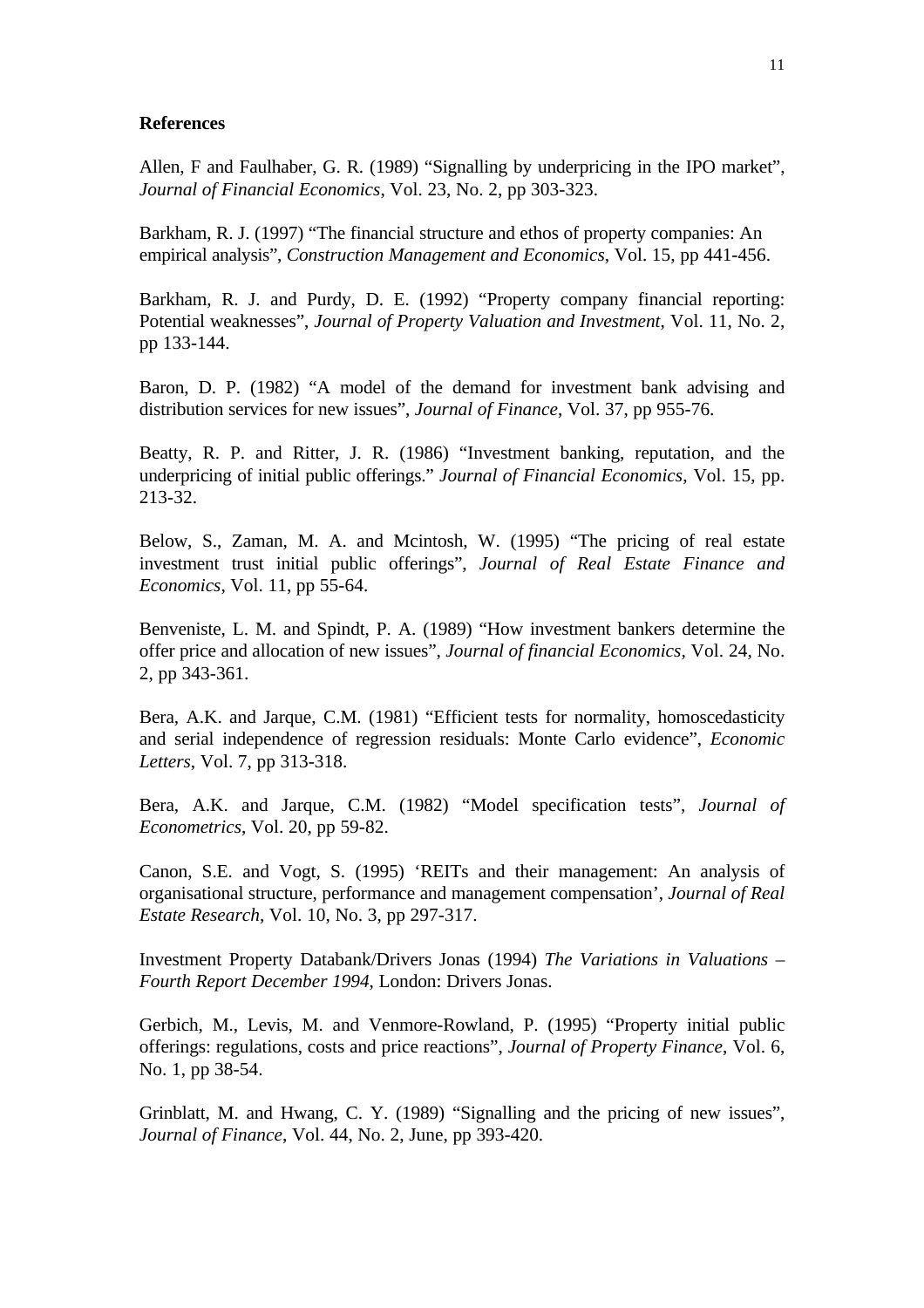Hughes, P. J. and Thakor, A. V. (1992) "Litigation risk, intermediation, and the underpricing of initial public offerings", *Review of Financial Studies*, Vol. 5, No. 4, pp 709-42.

Ibbotson, R. G. (1975) "Price performance of common stock new issues", *Journal of Financial Economics*, Vol. 12, pp 235-72.

Ibbotson, R. G. and Ritter, J. R. (1995) "Initial public offerings" In: Jarrow R.A., Maksimovic V. and Ziemba, W.T. (eds.) *Handbooks in Operations Research and Management Science, Volume 9: Finance,* 1<sup>st</sup> ed., North Holland: Elsiver Science pp 993-1016.

Ibbotson, R. G., Sindelar, J. L. and Ritter, J. R. (1988) "Initial public offerings", *Journal of Applied Corporate Finance*, Vol. 1, Summer, pp 37-45.

Jarque, C.M. and Bera, A.K. (1980) "Efficient tests for normality, homoscedasiticty and serial independence of regression residuals", *Economic Letters*, Vol. 6, pp 255- 259.

Jarque, C.M. and Bera, A.K. (1987) "A test for normality of observations and regression residuals", *International Statistical Review*, Vol. 55, No. 2, 163-172.

Levis, M. (1990) "The winner's curse problem, interest costs and the underpricing of initial public offerings", *Economic Journal*, Vol. 100, March, pp 76-89.

Levis, M. (1993) "The long run performance of initial public offerings: The UK experience 1980-88", *Financial Management*, Vol. 22, No. 1, pp 28-41.

Levis, M. and Thomas, D. C. (1995) "New investment trusts offerings: behaviour and price performance", *Professional Investor*, March, pp 28-30.

Loughran, T., Ritter, J.R. and Rydqvist, K. (1994) "Initial public offerings: international insights", *Pacific-Basin Finance Journal*, Vol. 2, pp165-99.

Matysiak, G. and Wang, P. (1995) "Commercial property market prices and valuation: analysing the correspondence", *Journal of Property Research*, Vol. 12, No. 3, pp 181- 202.

Michaely, R. and Shaw, W. H. (1994) "The pricing of initial public offering: tests of adverse selection and signalling theories", *Review of Financial Studies*, Vol.7, No. 2, Summer, pp 279-319.

Muscarella, C. J. and Vetsuypens, M. R. (1989) "A simple test of Baron's model of IPO underpricing", *Journal Financial Economics*, Vol. 24, pp 125-35.

Ritter, J. R.. (1987) "The costs of going public", *Journal of Financial Economics*, Vol. 19, pp 269-282.